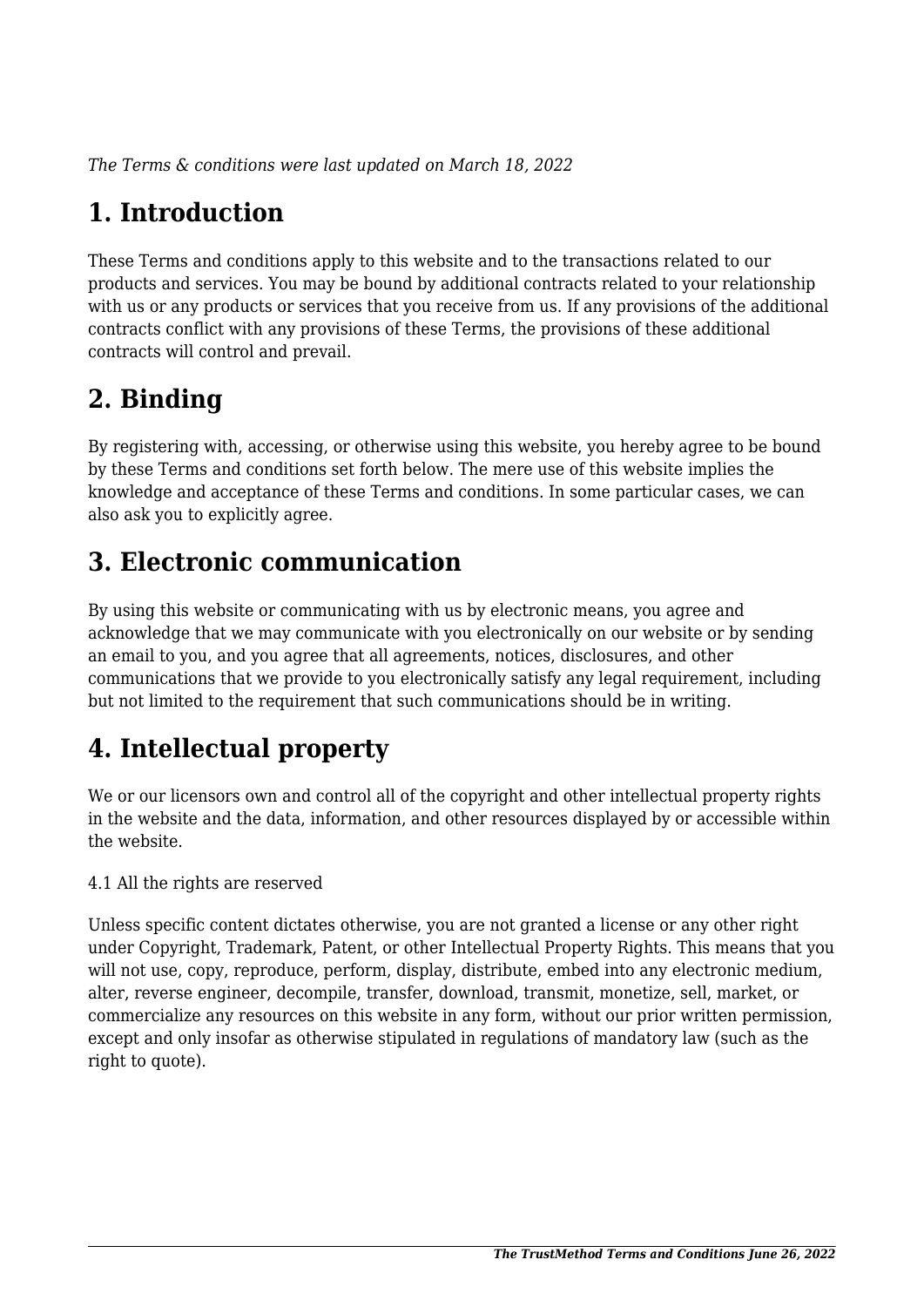### **5. Newsletter**

Notwithstanding the foregoing, you may forward our newsletter in the electronic form to others who may be interested in visiting our website.

# **6. Third-party property**

Our website may include hyperlinks or other references to other party's websites. We do not monitor or review the content of other party's websites which are linked to from this website. Products or services offered by other websites shall be subject to the applicable Terms and Conditions of those third parties. Opinions expressed or material appearing on those websites are not necessarily shared or endorsed by us.

We will not be responsible for any privacy practices or content of these sites. You bear all risks associated with the use of these websites and any related third-party services. We will not accept any responsibility for any loss or damage in whatever manner, however caused, resulting from your disclosure to third parties of personal information.

#### **7. Responsible use**

By visiting our website, you agree to use it only for the purposes intended and as permitted by these Terms, any additional contracts with us, and applicable laws, regulations, and generally accepted online practices and industry guidelines. You must not use our website or services to use, publish or distribute any material which consists of (or is linked to) malicious computer software; use data collected from our website for any direct marketing activity, or conduct any systematic or automated data collection activities on or in relation to our website.

Engaging in any activity that causes, or may cause, damage to the website or that interferes with the performance, availability, or accessibility of the website is strictly prohibited.

### **8. Registration**

You may register for an account with our website. During this process, you may be required to choose a password. You are responsible for maintaining the confidentiality of passwords and account information and agree not to share your passwords, account information, or secured access to our website or services with any other person. You must not allow any other person to use your account to access the website because you are responsible for all activities that occur through the use of your passwords or accounts. You must notify us immediately if you become aware of any disclosure of your password.

After account termination, you will not attempt to register a new account without our permission.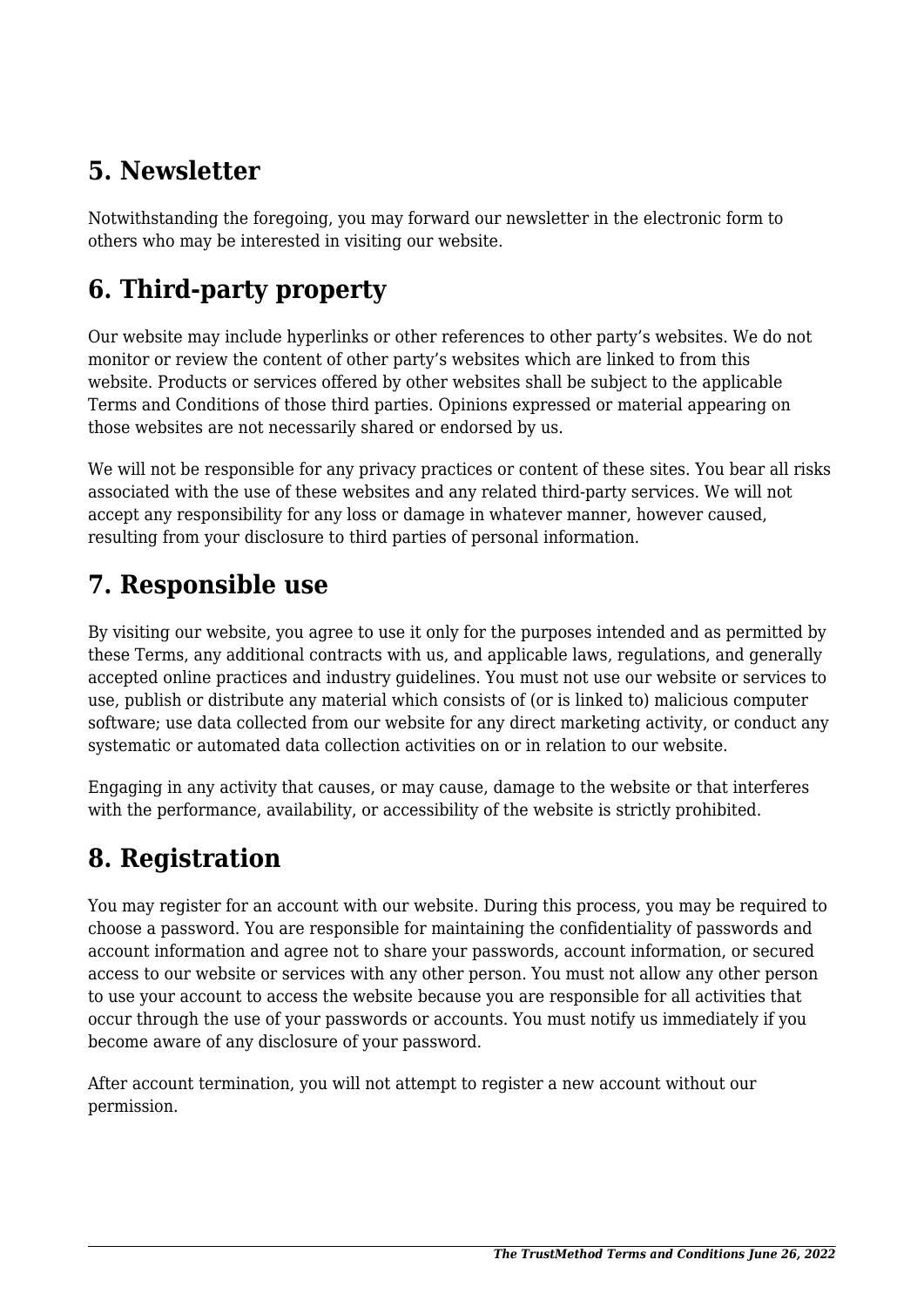# **9. Refund and Return policy**

#### 9.1 Right of withdrawal

You have the right to withdraw from this contract within 30 days without giving any reason.

The withdrawal period will expire after 30 days from the day of the conclusion of the contract.

To exercise the right of withdrawal, you must inform us of your decision to withdraw from this contract by an unequivocal statement (for example a letter sent by post, fax, or email). Our contact details can be found below. You may use the attached model [withdrawal form](https://thetrustmethod.com/wp-content/uploads/complianz/withdrawal-forms/withdrawal-form-en.pdf), but it is not obligatory.

If you use this option, we will communicate to you an acknowledgement of receipt of such a withdrawal on a durable medium (for example by email) without delay.

To meet the withdrawal deadline, it is sufficient for you to send your communication concerning your exercise of the right of withdrawal before the withdrawal period has expired.

#### 9.2 Effects of withdrawal

If you withdraw from this contract, we shall reimburse you all payments received from you, including the costs of delivery (with the exception of the supplementary costs resulting from your choice of a type of delivery other than the least expensive type of standard delivery offered by us), without undue delay and in any event not later than 14 days from the day on which we are informed about your decision to withdraw from this contract. We will carry out such reimbursement using the same means of payment as you used for the initial transaction unless you have expressly agreed otherwise; in any event, you will not incur any fees as a result of such reimbursement.

If you requested to begin the performance of services during the withdrawal period, you shall pay us an amount which is in proportion to what has been provided until you have communicated to us your withdrawal from this contract, in comparison with the full coverage of the contract.

Please note that there are some legal exceptions to the right to withdraw, and some items can therefore not be returned or exchanged. We will let you know if this applies in your particular case.

#### **10. Idea submission**

Do not submit any ideas, inventions, works of authorship, or other information that can be considered your own intellectual property that you would like to present to us unless we have first signed an agreement regarding the intellectual property or a non-disclosure agreement. If you disclose it to us absent such written agreement, you grant to us a worldwide, irrevocable,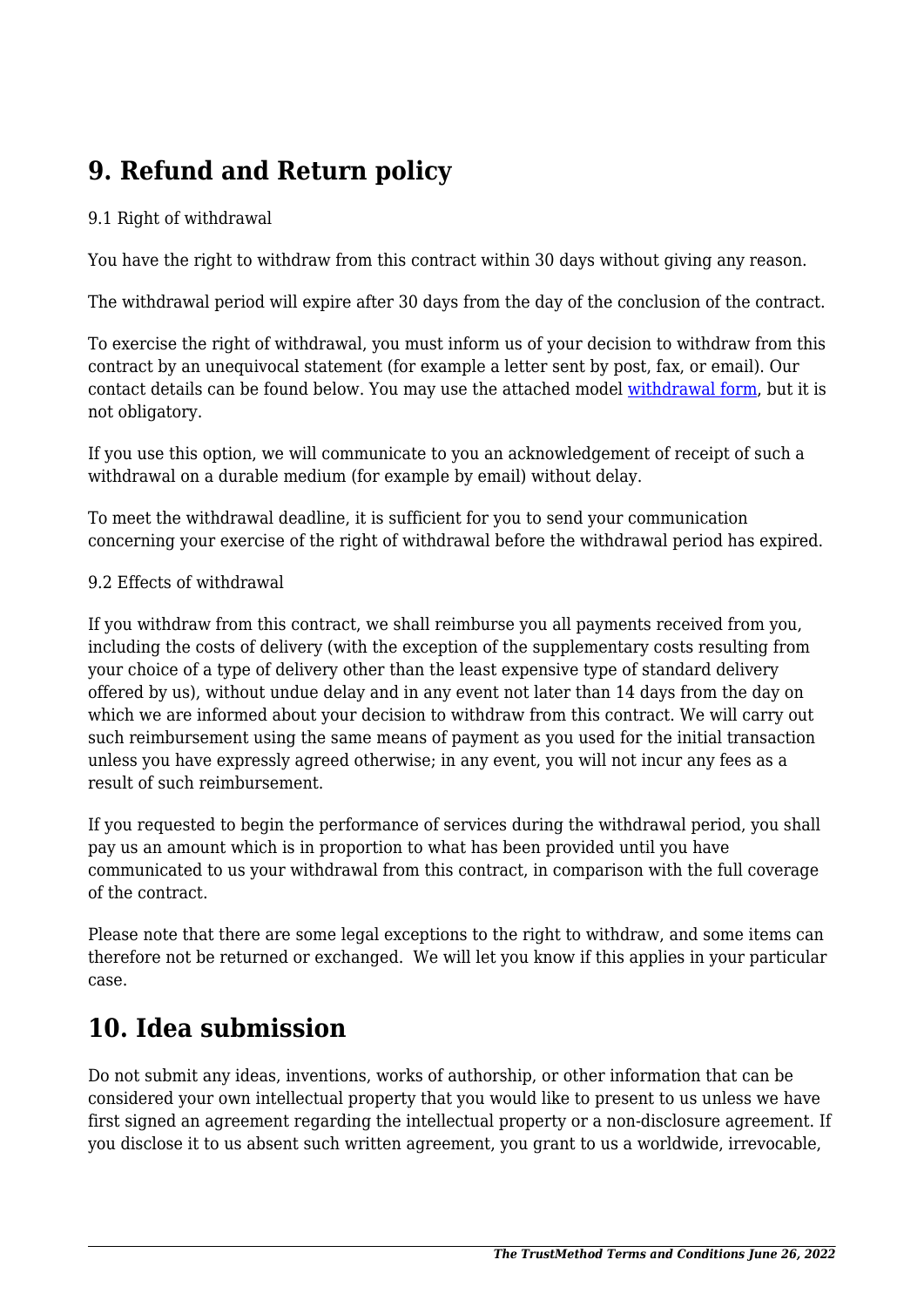non-exclusive, royalty-free license to use, reproduce, store, adapt, publish, translate and distribute your content in any existing or future media.

#### **11. Termination of use**

We may, in our sole discretion, at any time modify or discontinue access to, temporarily or permanently, the website or any Service thereon. You agree that we will not be liable to you or any third party for any such modification, suspension or discontinuance of your access to, or use of, the website or any content that you may have shared on the website. You will not be entitled to any compensation or other payment, even if certain features, settings, and/or any Content you have contributed or have come to rely on, are permanently lost. You must not circumvent or bypass, or attempt to circumvent or bypass, any access restriction measures on our website.

### **12. Warranties and liability**

Nothing in this section will limit or exclude any warranty implied by law that it would be unlawful to limit or to exclude. This website and all content on the website are provided on an "as is" and "as available" basis and may include inaccuracies or typographical errors. We expressly disclaim all warranties of any kind, whether express or implied, as to the availability, accuracy, or completeness of the Content. We make no warranty that:

- this website or our products or services will meet your requirements;
- this website will be available on an uninterrupted, timely, secure, or error-free basis;
- the quality of any product or service purchased or obtained by you through this website will meet your expectations.

Nothing on this website constitutes or is meant to constitute, legal, financial or medical advice of any kind. If you require advice you should consult an appropriate professional.

The following provisions of this section will apply to the maximum extent permitted by applicable law and will not limit or exclude our liability in respect of any matter which it would be unlawful or illegal for us to limit or to exclude our liability. In no event will we be liable for any direct or indirect damages (including any damages for loss of profits or revenue, loss or corruption of data, software or database, or loss of or harm to property or data) incurred by you or any third party, arising from your access to, or use of, our website.

Except to the extent any additional contract expressly states otherwise, our maximum liability to you for all damages arising out of or related to the website or any products and services marketed or sold through the website, regardless of the form of legal action that imposes liability (whether in contract, equity, negligence, intended conduct, tort or otherwise) will be limited to the total price that you paid to us to purchase such products or services or use the website. Such limit will apply in the aggregate to all of your claims, actions and causes of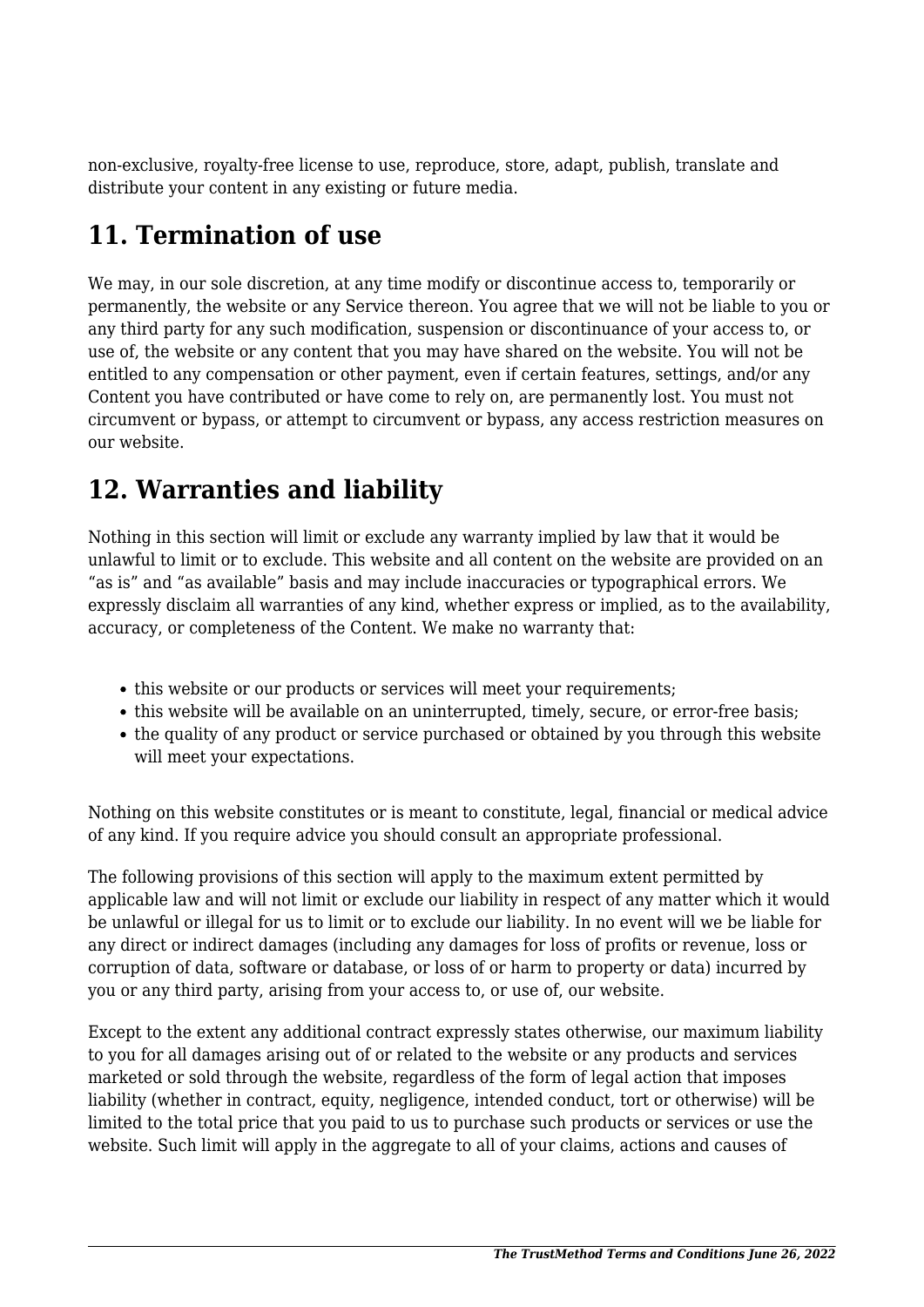action of every kind and nature.

# **13. Privacy**

To access our website and/or services, you may be required to provide certain information about yourself as part of the registration process. You agree that any information you provide will always be accurate, correct, and up to date.

We take your personal data seriously and are committed to protecting your privacy. We will not use your email address for unsolicited mail. Any emails sent by us to you will only be in connection with the provision of agreed products or services.

We have developed a policy to address any privacy concerns you may have. For more information, please see our Privacy Statement and our [Cookie Policy](https://thetrustmethod.com/cookie-policy-ca/).

# **14. Export restrictions / Legal compliance**

Access to the website from territories or countries where the Content or purchase of the products or Services sold on the website is illegal is prohibited. You may not use this website in violation of export laws and regulations of Canada.

# **15. Affiliate marketing**

Through this Website we may engage in affiliate marketing whereby we receive a percentage of or a commission on the sale of services or products on or through this website. We may also accept sponsorships or other forms of advertising compensation from businesses. This disclosure is intended to comply with legal requirements on marketing and advertising which may apply, such as the US Federal Trade Commission Rules.

#### **16. Assignment**

You may not assign, transfer or sub-contract any of your rights and/or obligations under these Terms and conditions, in whole or in part, to any third party without our prior written consent. Any purported assignment in violation of this Section will be null and void.

### **17. Breaches of these Terms and conditions**

Without prejudice to our other rights under these Terms and Conditions, if you breach these Terms and Conditions in any way, we may take such action as we deem appropriate to deal with the breach, including temporarily or permanently suspending your access to the website, contacting your internet service provider to request that they block your access to the website, and/or commence legal action against you.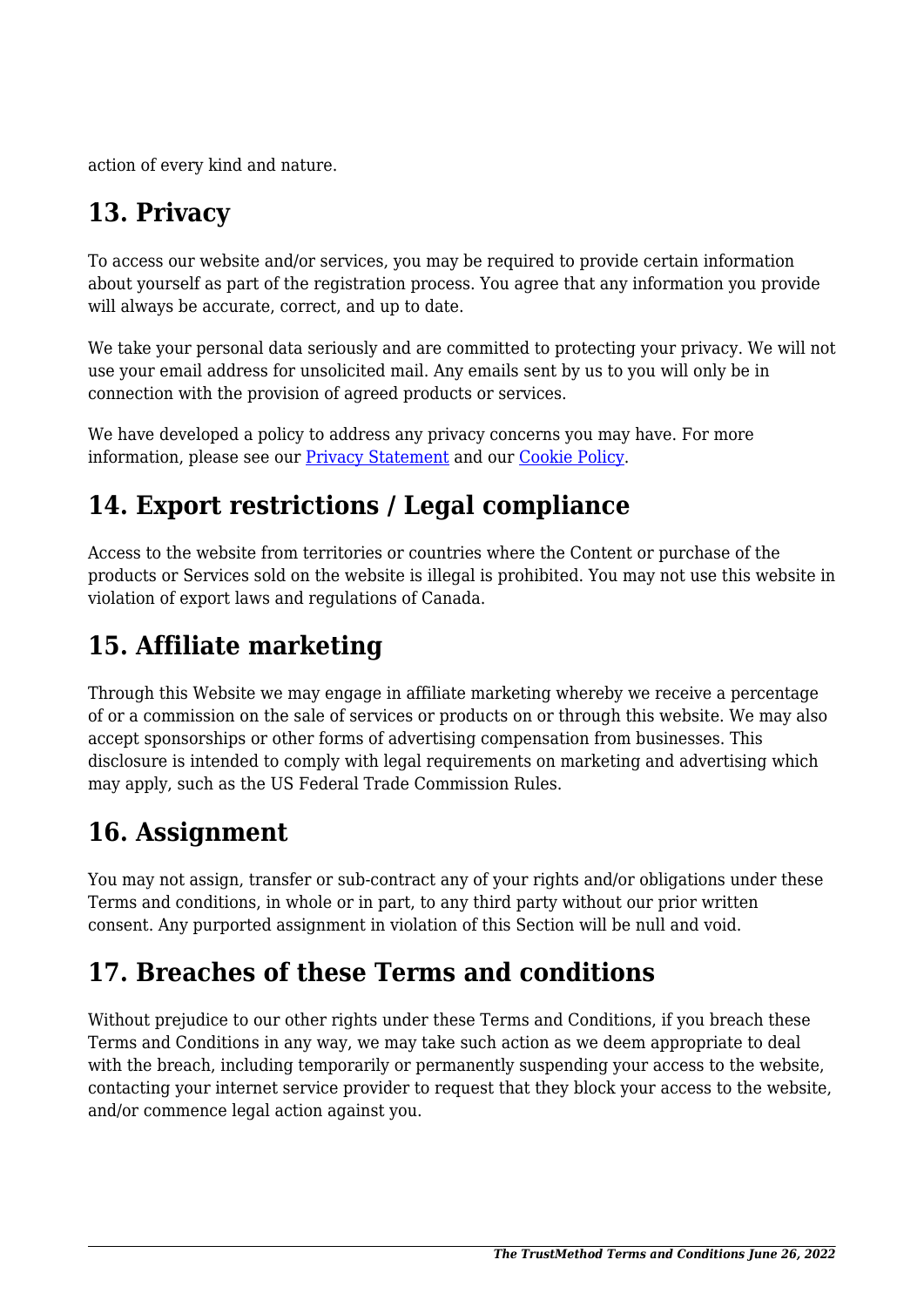### **18. Force majeure**

Except for obligations to pay money hereunder, no delay, failure or omission by either party to carry out or observe any of its obligations hereunder will be deemed to be a breach of these Terms and conditions if and for as long as such delay, failure or omission arises from any cause beyond the reasonable control of that party.

#### **19. Indemnification**

You agree to indemnify, defend and hold us harmless, from and against any and all claims, liabilities, damages, losses and expenses, relating to your violation of these Terms and conditions, and applicable laws, including intellectual property rights and privacy rights. You will promptly reimburse us for our damages, losses, costs and expenses relating to or arising out of such claims.

#### **20. Waiver**

Failure to enforce any of the provisions set out in these Terms and Conditions and any Agreement, or failure to exercise any option to terminate, shall not be construed as waiver of such provisions and shall not affect the validity of these Terms and Conditions or of any Agreement or any part thereof, or the right thereafter to enforce each and every provision.

#### **21. Language**

These Terms and Conditions will be interpreted and construed exclusively in English. All notices and correspondence will be written exclusively in that language.

#### **22. Entire agreement**

These Terms and Conditions, together with our privacy statement and [cookie policy,](https://thetrustmethod.com/cookie-policy-ca/) constitute the entire agreement between you and The Trust Method in relation to your use of this website.

#### **23. Updating of these Terms and conditions**

We may update these Terms and Conditions from time to time. It is your obligation to periodically check these Terms and Conditions for changes or updates. The date provided at the beginning of these Terms and Conditions is the latest revision date. Changes to these Terms and Conditions will become effective upon such changes being posted to this website. Your continued use of this website following the posting of changes or updates will be considered notice of your acceptance to abide by and be bound by these Terms and Conditions.